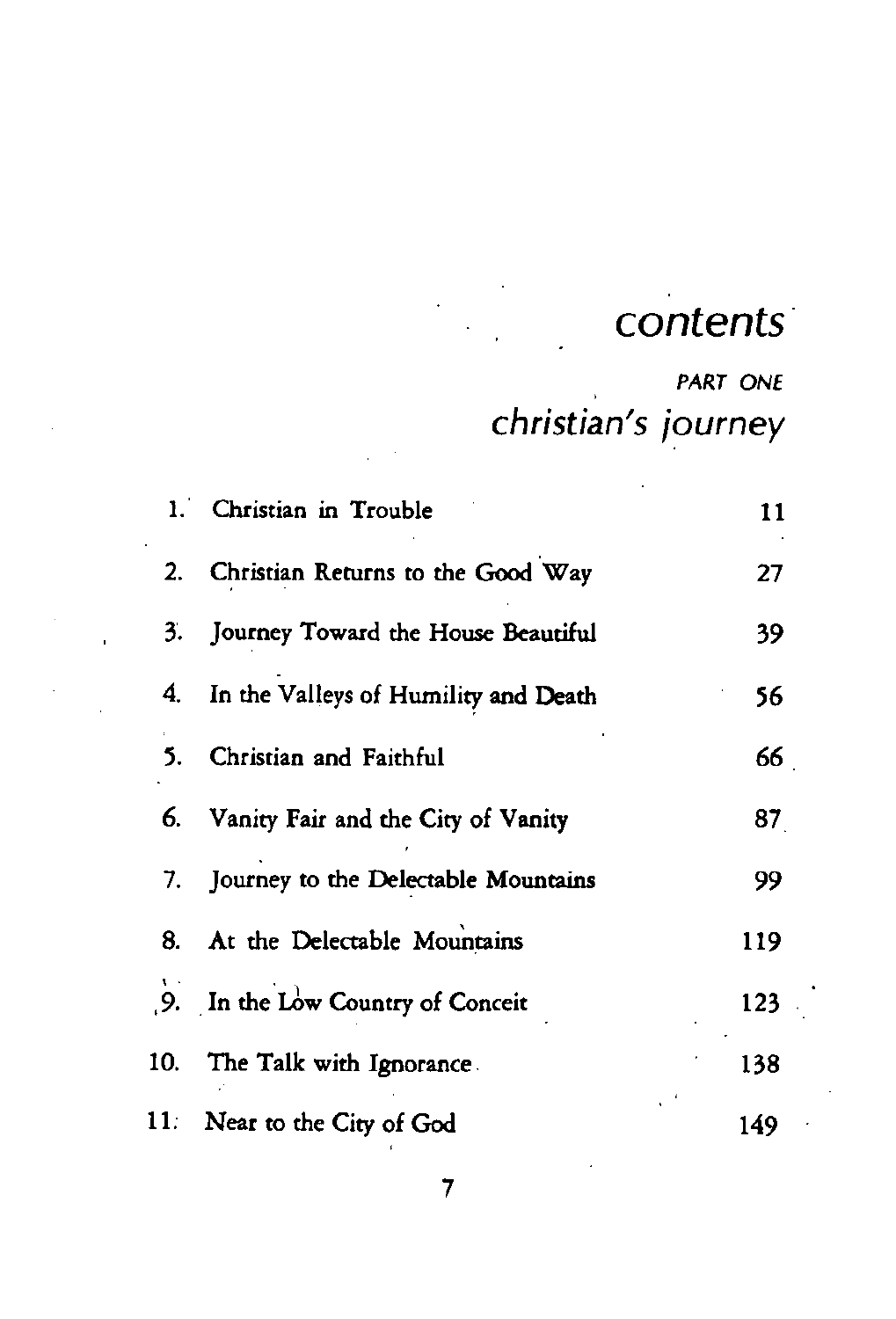## PART TWO christiana's journey

| 12. Christiana Follows Christian<br>k.     | 159 |
|--------------------------------------------|-----|
| 13. At the Interpreter's House             | 170 |
| 14. The Guidance of Greatheart             | 179 |
| 15. At the Porter's Lodge                  | 188 |
| 16. With Greatheart on the Way             | 202 |
| 17. At the Homes of Gaius and Mnason       | 219 |
| 18. Christiana at the Delectable Mountains | 230 |
| 19. On the Enchanted Ground                | 238 |
| 20. Beulah Land                            | 246 |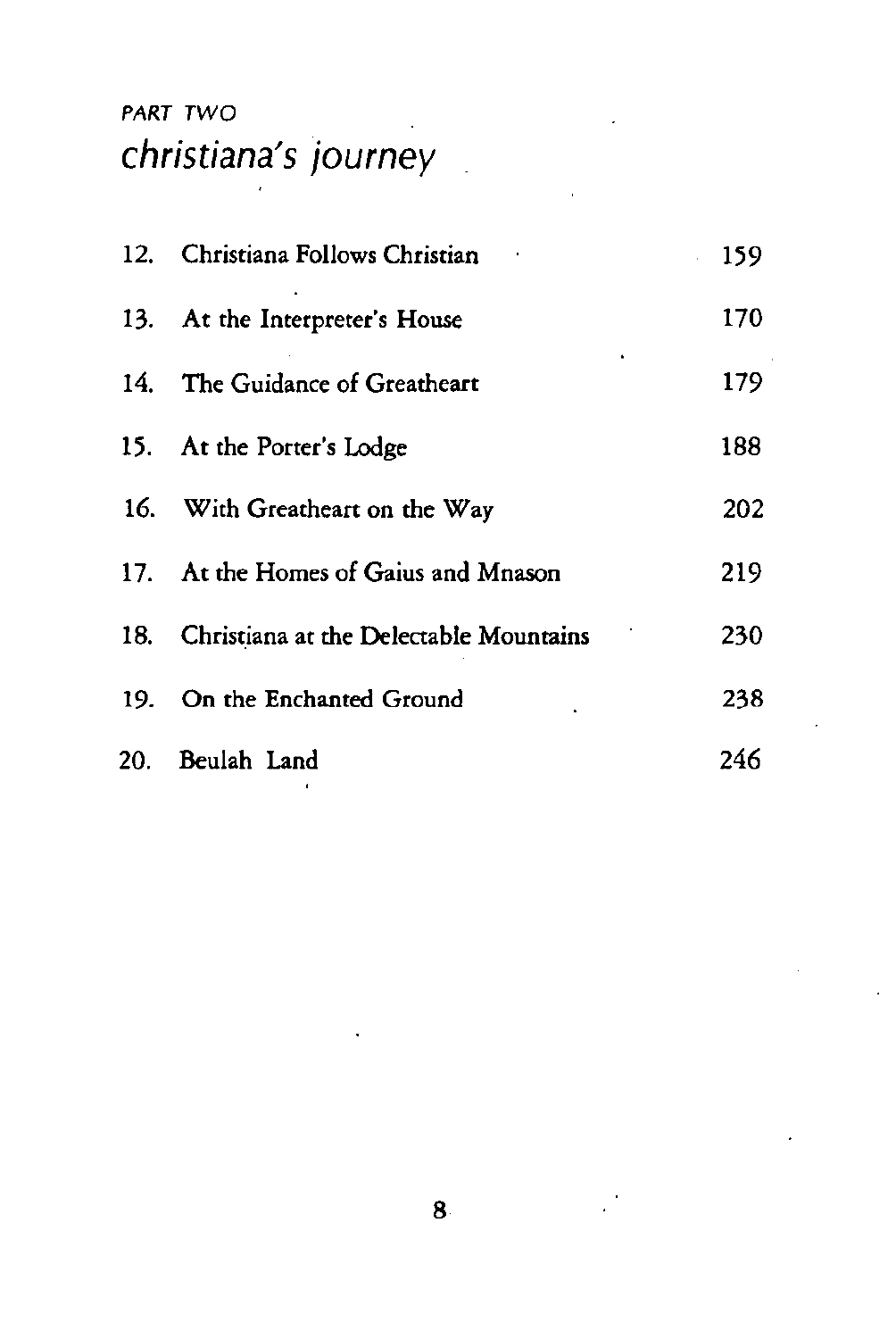#### **CHAPTER** 1

## *[christian in trouble](#page-0-0)*

<span id="page-2-0"></span> $\Lambda$  s I WALKED through the wilderness of the world, I came to a place where there was a den. There I lay down to sleep; and as I slept, I dreamed a dream. In my dream I saw a man , clothed with rags, standing by a path with a book in his hand and a great burden upon his back. His face was turned fromhis own house, which stood nearby. I saw him open his book and read, then begin to weep: No longer being able to control his feelings, he broke out with a mournful cry, saying, "What shall I do?"

In this condition he went into his house. Drying his tears, he restrained himself as best he could so that his wife and children might not know of his distress. But he could not be silent long, for his trouble increased. At length he began to tell his wife and children: "Oh, my dear wife and children, I, your father and companion, am undone by reason of an awful butden that lies heavily upon my heart. I am surely warned that, this our city shall be burned with fire from heaven, in which' terrible destruction all of us shall surely perish unless some way can be found whereby we may be delivered." His family were amazed-not that they believed what he was saying was true, but they thought he was losing his mind. Since night was fall-

11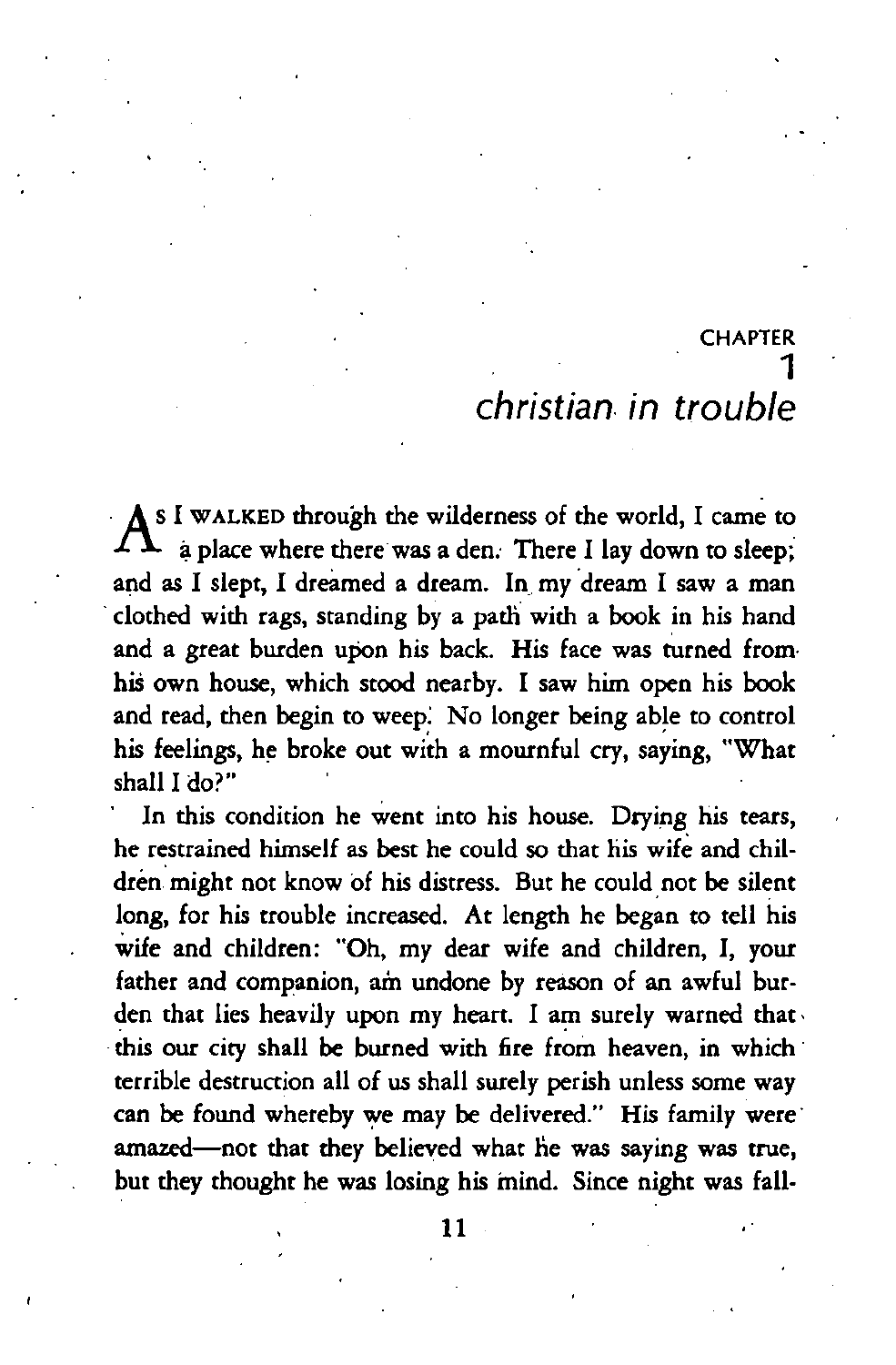ing, they hurriedly put him to bed, hoping that sleep would settle his nerves and relieve him of his dreadful fears. But he spent the night in sighing and tears.

When the morning came, they asked him how he felt. "Worse, and worse," he replied. When he began talking again of his condition, his family became impatient and rude. After hearing his mournful words for a while, they tried to drive away his pitiful mood by harsh, surly treatment-sometimes chiding, sometimes scolding, and sometimes ignoring him completely. Then he withdrew to his own room to lament his misery, and to pity and pray fot his family. He would also walk alone in the field, occasionally reading from his book, and praying aloud.

One day, in deep meditation while walking in the field, he burst out, crying, "What shall I do to be saved?" He looked this way and that, 'as if he would run; yet he stood still, for he could not decide which way to go.

### *Meets Evangelist*

Then I saw a man approach him, and heard him say, "My name is Evangelist. May I ask why are you so disturbed?"

He answered, "Sir, I understand from this book I hold in my hand that I am condemned to die, and after that to come to judgment. And I am not willing to do the first nor able to do the second."

"Why not willing to die," asked Evangelist, "seeing this life is attended with so many evils?" The man answered, "Because I am afraid this burden on my back will sink me lower than the grave, that I shall fall into Hell. And if I am not prepared to die, I am not ready for judgment, and to go from there to execution. The. thoughts of these things make me weep."

"If that is your condition," said Evangelist, "then why do you stand here?"

"Because I do not know where to go."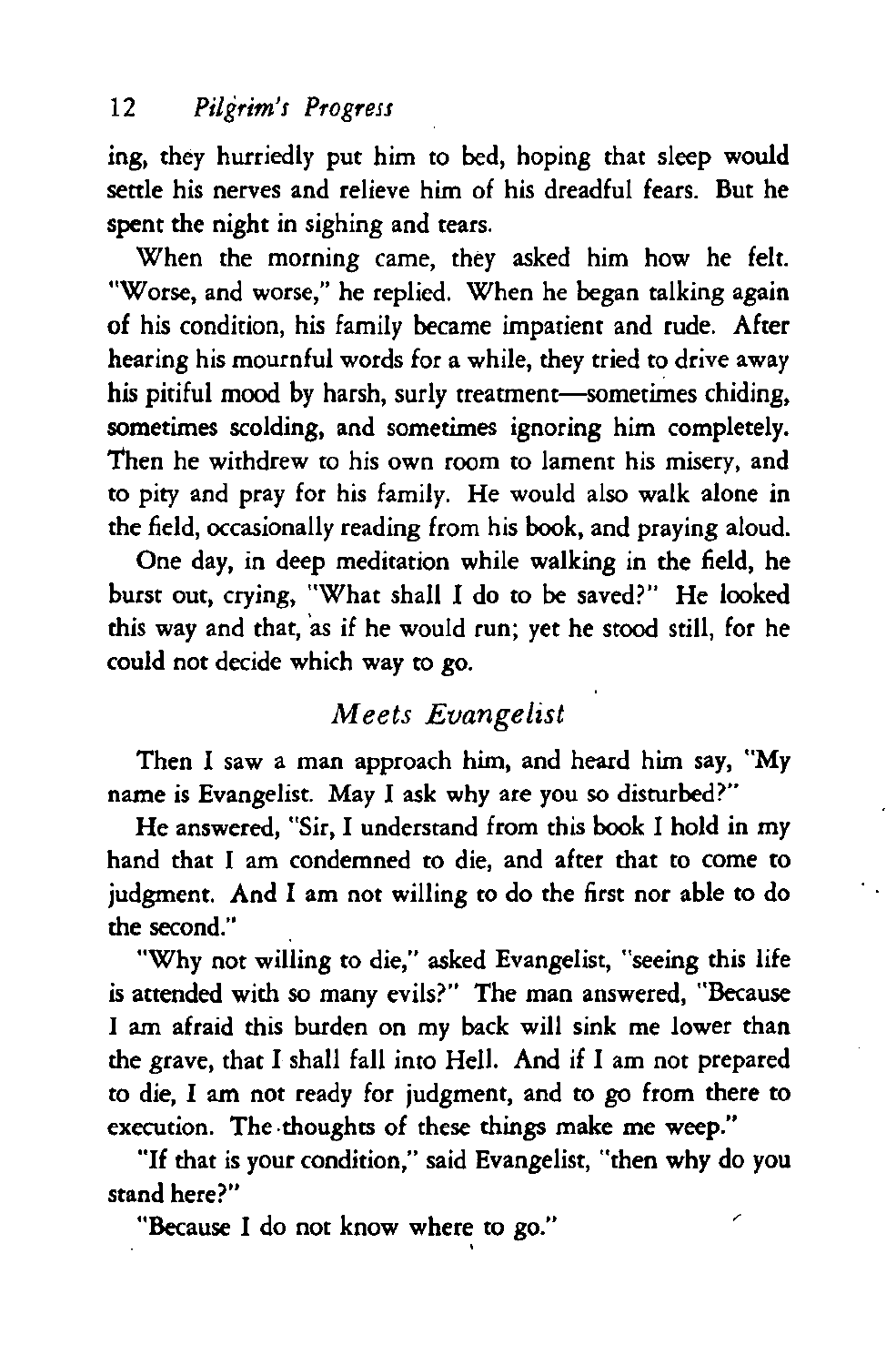Then Evangelist gave him a scroll which had these words written within: "Flee from the wrath to come."

Having read these words, the man looked earnestly at the Evangelist and asked, "But where must I go?"

Pointing with his finger over a very wide field, Evangelist said, "Do you see that little gate, yonder on the far side of the field?"

"No," he said.

"Then do you see. that tiny shining light?"

"I think I do," he answered.

"Now keep your eye on that light, and you will go straight to the little gate, at which, when you knock, you will be told what you must do."

### *,Leaves City of Destruction*

Now I saw in my dream that the man began to run. He had not gone far from his house when his wife and children came crying out after him to come back. But he put his fingers in his ears, and ran on, crying, "Life! Life! Eternal life!" He did not look back, but increased his speed toward the middle of the plain.

## *Pursued by Obstinate and Pliable*

His neighbors came out to see him run and, as he ran, some mocked, others threatened, and some called after him to return. Among those who did so were two men who resolved to go after him and bring him back. The name of one was Obstinate, and the name of the other was Pliable.

Now by this time. the man had gotten quite a distance away. But the two men were good runners, with strong resolution, and they soon overcook him.

Then said the man, "Neighbors, why have you come?"

"To persuade you to return with us," they answered.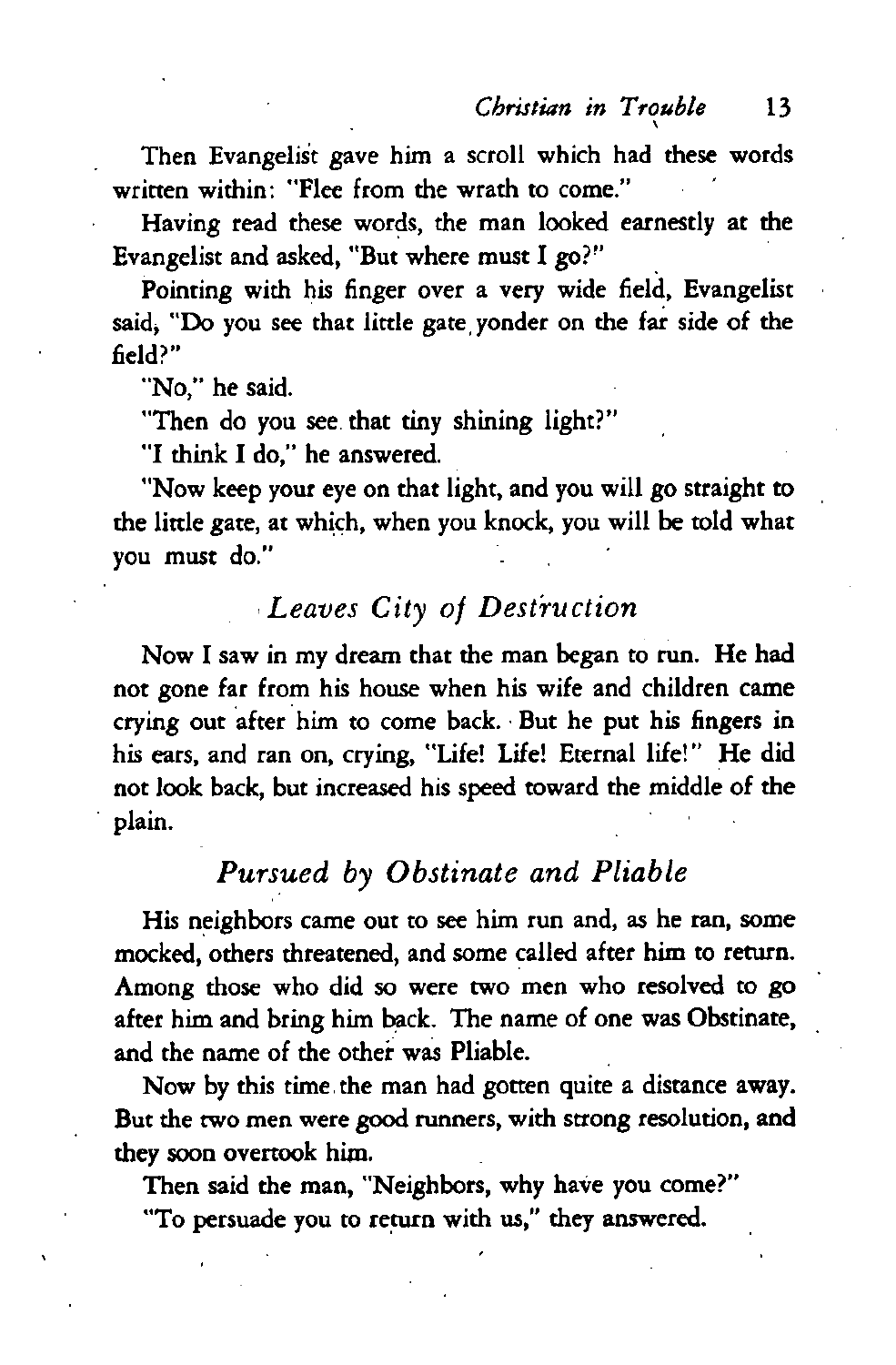He said, "That can never be. You dwell in the City of Destruction, the place where I also was born, and all those who die there will sink lower than the grave into a place that burns with fire and brimstone. Be convinced, good neighbors, and go along **with me,"** 

"What!" exclaimed Obstinate. "And leave all our friends and comforts behind?"

"Yes," said Christian (this was his name), "for all that you forsake is not worthy to be compared with a little of that which I seek to enjoy. If you will go along with me and keep in this way, you shall fare as well as I; because where I go, there is enough for all and to spare. Come with me and prove my **words."** 

OBSTINATE: And what are the things you seek, since you leave all the world to find them?

CHRISTIAN: I seek an inheritance incorruptible and undefiled, that will never fade away, safely laid up in Heaven, to be bestowed at the appointed time on all who diligently seek it. Read it, if you will, right here in my book.'

OBSTINATE: Oh, bosh! Away with your book! Will you go back with us or not?

CHRISTIAN: No, because I have now put my hand to the plow.

OBSTINATE: Come then, Pliable, let us go back without him; there is getting to be a lot of these crazy fools, who, when they take a fancy to a thing, are wiser in their own eyes than seven men who can give a reason.

PLIABLE: Don't revile. If what the good man says is true, he is wiser than we are; the things he hopes to gain are much better than what we have. I am inclined to go with him.

OBSTINATE: What, more fools still? You had better listen

**'1 Peter f:4.**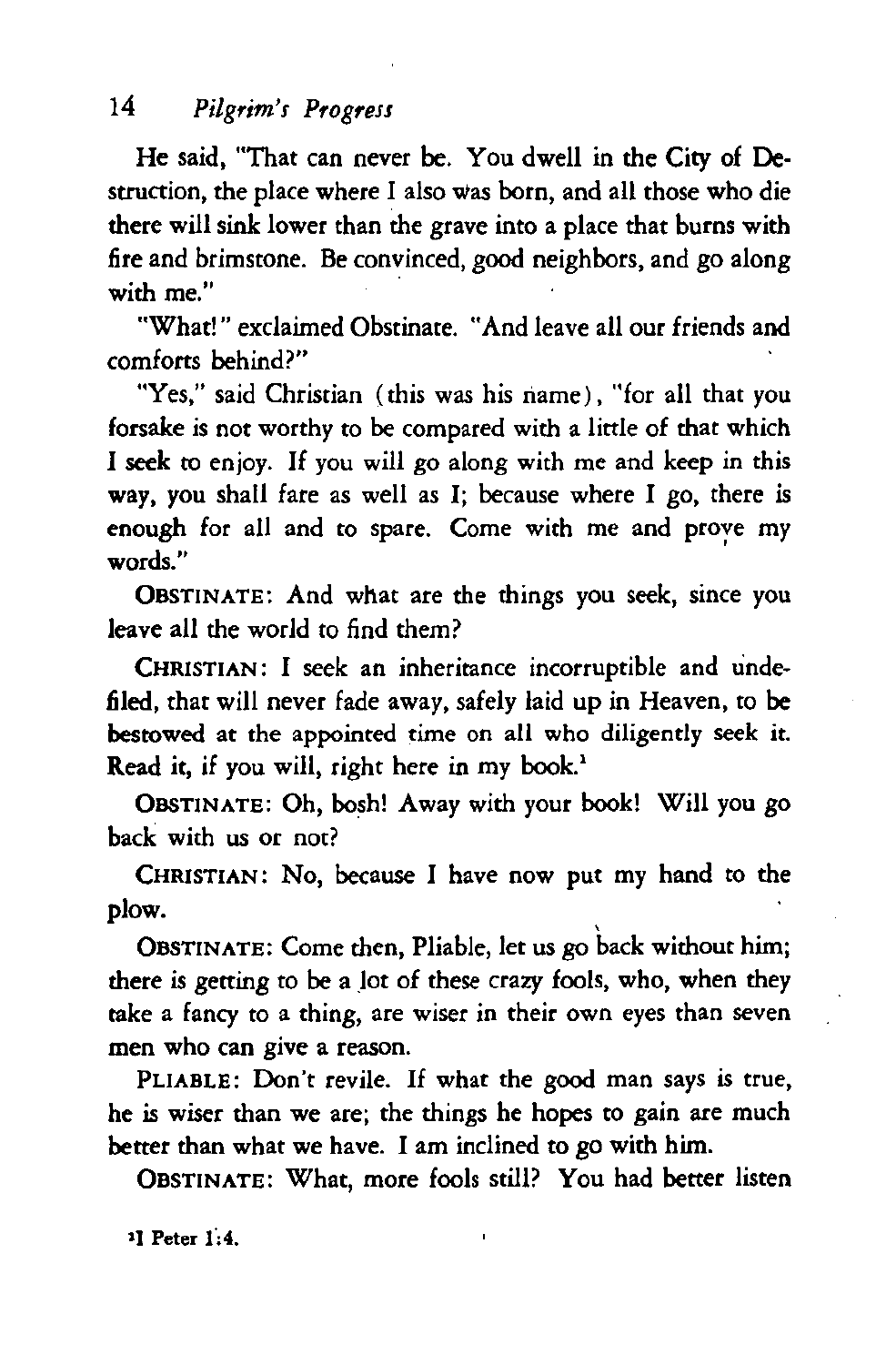*Christian* in *Trouble 15* {

and go back with me. Who knows where this unbalanced fellow may lead you? Be wise, and go back with me.

CHRISTIAN: No, come with me, Pliable:, There are such things to be gained as I spoke of, and many more very wonderful things besides. If you do not believe me, read it here in my book; and the truth expressed in it is all confirmed by the blood of Him who wrote the book.

PLIABLE: Well, neighbor Obstinate, I am making my decision. I am going along with this good. man; I cast in my lot with him. But now, good Christian, do you know the way to this delightful place?

CHRISTIAN: I was directed by a man whose name is Evan<sup>2</sup> gelist to hurry on to a little gate that is before us, where I shall receive instruction about the way.

PLIABLE: Then, let us be going.

OBSTINATE: And I will go back to my house., I will not be a companion of such deceived, fantastic fools.

Now, I saw in my dream that after Obstinate departed, Christian and Pliable went on together across the plain.

CHRISTIAN: Neighbor Pliable, tell me about yourself. I am glad that you have decided to go with me. If Obstinate had felt what I have felt of the power and terrors of that which is yet unseen, he would not have so lightly turned back.

PLIABLE: Now, since we are alone, tell me further, Christian, what these things are where we are going, and how they are to be obtained.

CHRISTIAN: I can conceive of them with my mind better than tell of them with my tongue; but, since you are desirous to know, I will read of them in my book.

PLIABLE: And do you think that the words of your book are certainly true?

CHRISTIAN : Yes, indeed; for it was written by Him who  $Cannot$  lie.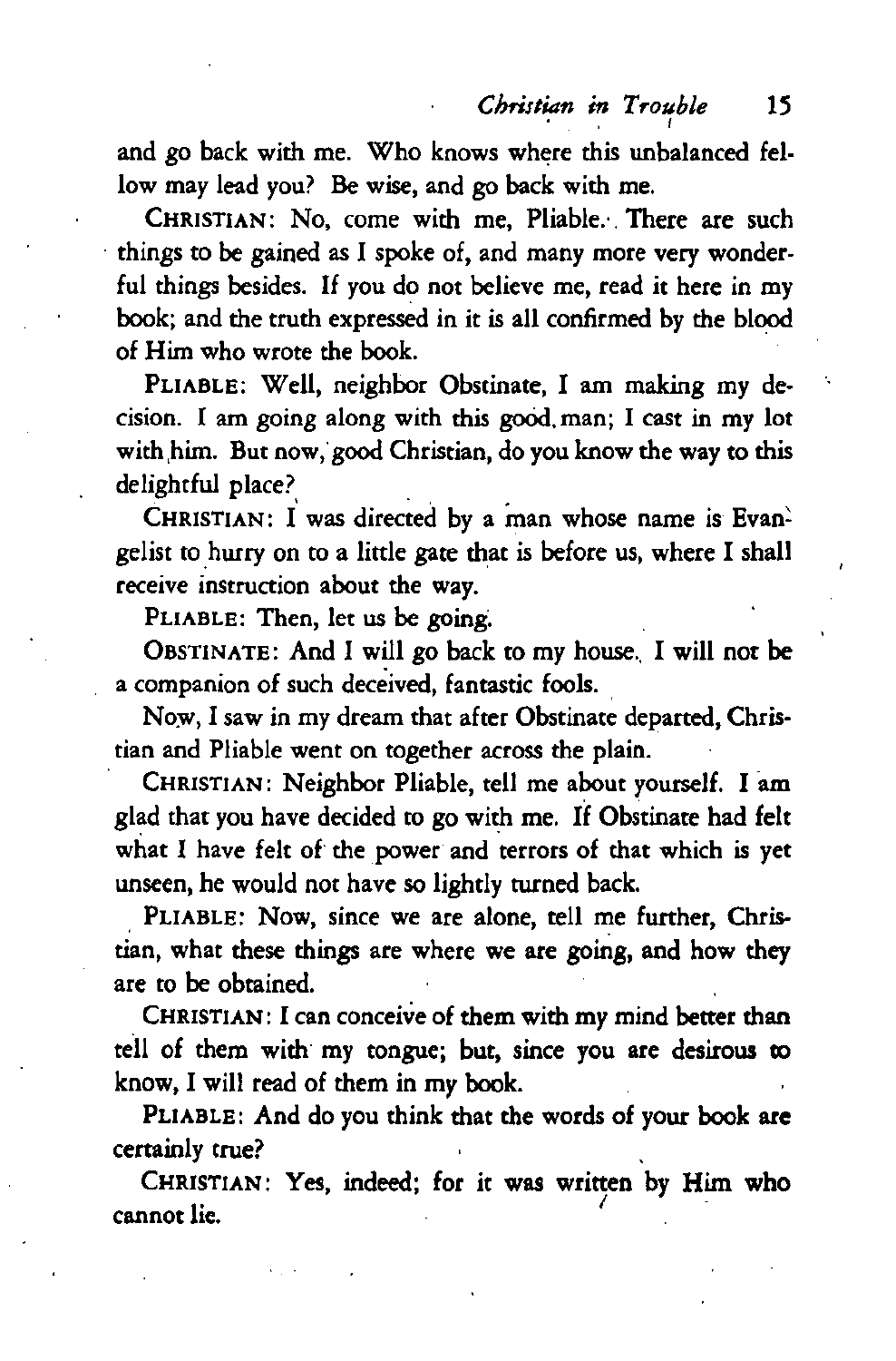### *Describes Heaven*

PLIABLE: Well, then, what are they?

CHRISTIAN: There are crowns of glory to be given and bright garments that will make us shine like the sun in the firmament of heaven.

PLIABLE: That is marvelous. And what else?

CHRISTIAN: There shall be no more sorrow nor crying, for He who is owner of the kingdom will wipe away all tears.

PLIABLE: And what companions shall we have there?

CHRISTIAN: We shall be with seraphim and cherubim, dazzling beings to see. There also we shall meet with thousands and tens of thousands of the redeemed of this earth who have gone on before us to that happy land, all of them pure and good; every one walking in holiness, and enjoying the presence of the King forever. In a word, there we shall see the elders wearing their golden crowns; and the holy virgins with their golden harps; and there will be the transformed men who by the world were cut in pieces, or burned in Hames, or fed to wild beasts, or drowned in the sea, because of their love for the Lord of the kingdom-all well and clothed with immortal bodies as with a spotless garment.

PLIABLE: The hearing of these things is enough to enrapture one's soul. But are they to be enjoyed by us? How shall we get to be sharers in them?

CHRISTIAN: The Lord, the Ruler of that country, has recorded it here in His book, the substance of which is this: If we really want Him and His kingdom and are willing to receive Him as our Lord and Saviour, He will grant our wish freely.

PLIABLE: Well now, my good companion, I am glad to hear of these things. Come, let us make better time.

CHRISTIAN: I ,cannot go as fast as I would, because of this load on my back.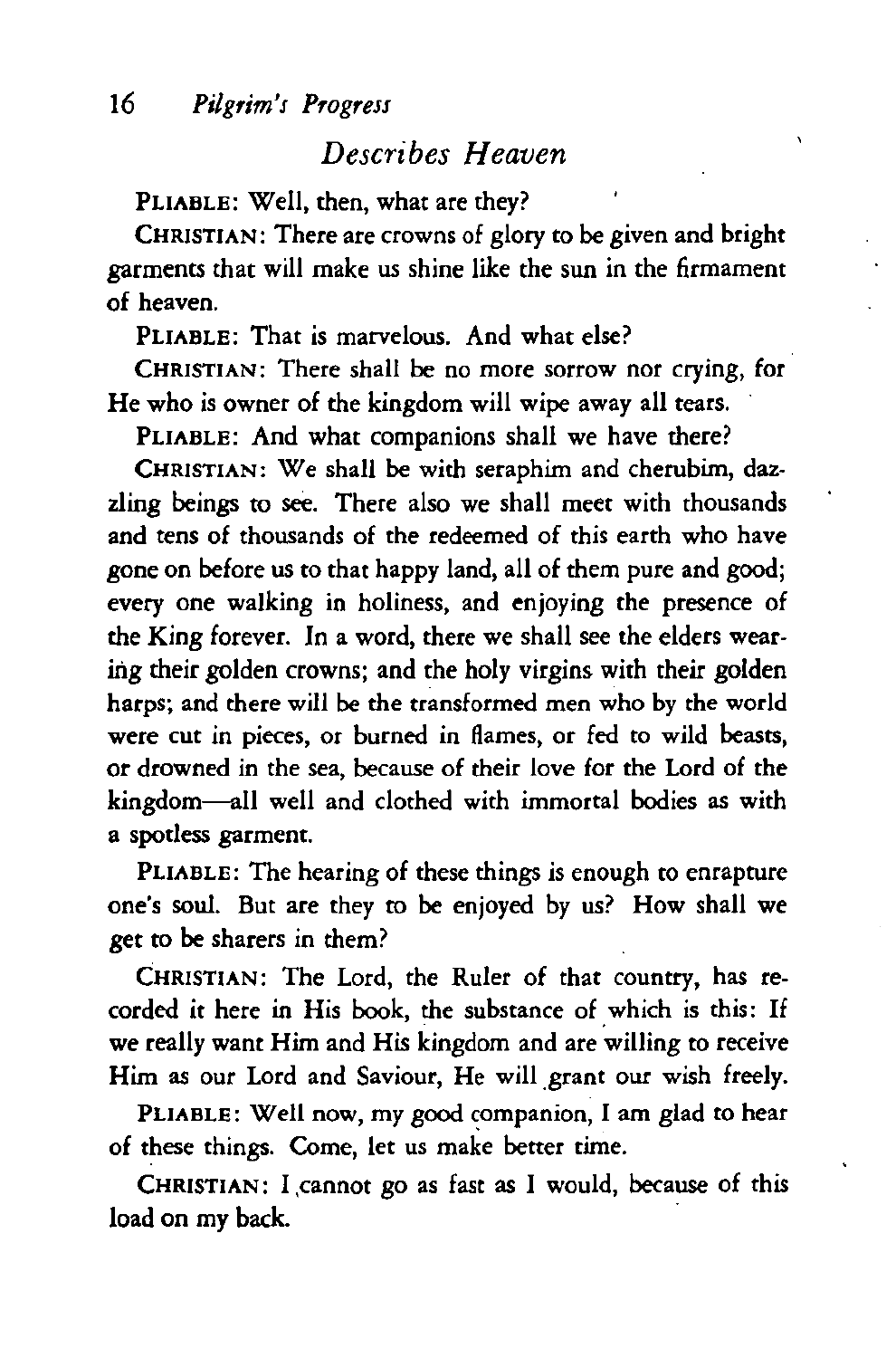## *Falls into Slough of Despond*

Now, I saw in my dream that just as they ended this conversation they came near a miry slough that was in the middle of the plain. Being careless, they both fell into the bog, which was called the Slough of Despond. Here they floundered for a time in the mud. Soon Christian, because of his burden, began to sink. '

Then said Pliable, "Ah, good Christian, where are you now?" CHRISTIAN: Truly, I do not know.

At this Pliable became offended, and angrily criticized his fellow traveler: "Is this the happiness you have been telling me about? If we have such miserable misforrune as this at the beginning of our journey, what may we expect before we reach our journey's end? If I can but get out of this mess alive, you may have the heavenly country and all its glories, and enjoy it all alone, so far as I am concerned." With that, he gave a desperate lunge and got out of the mire on that side of the slough. which was toward his own house. So away he went, and Christian saw him no more.

Christian, left to flounder in the slough alone, struggled on toward the far side-toward the wicket gate. But, though he struggled with all his strength and skill, he could not get out, because of his burden.' Then I saw a man come to him whose name was Help, and he asked him, "What are you doing out there?"

CHRISTIAN: Sir, I was told to go this way by a man named Evangelist, who directed, me to yonder gate that I might get rid of my burden and escape the wrath to come, and as I was going there, I fell in here.

HELP: But why did you not look for the steps?

CHRISTIAN: Fear took possession of my mind, and I took the nearest way.

Then said Help, "Give me your hand." So he pulled him out,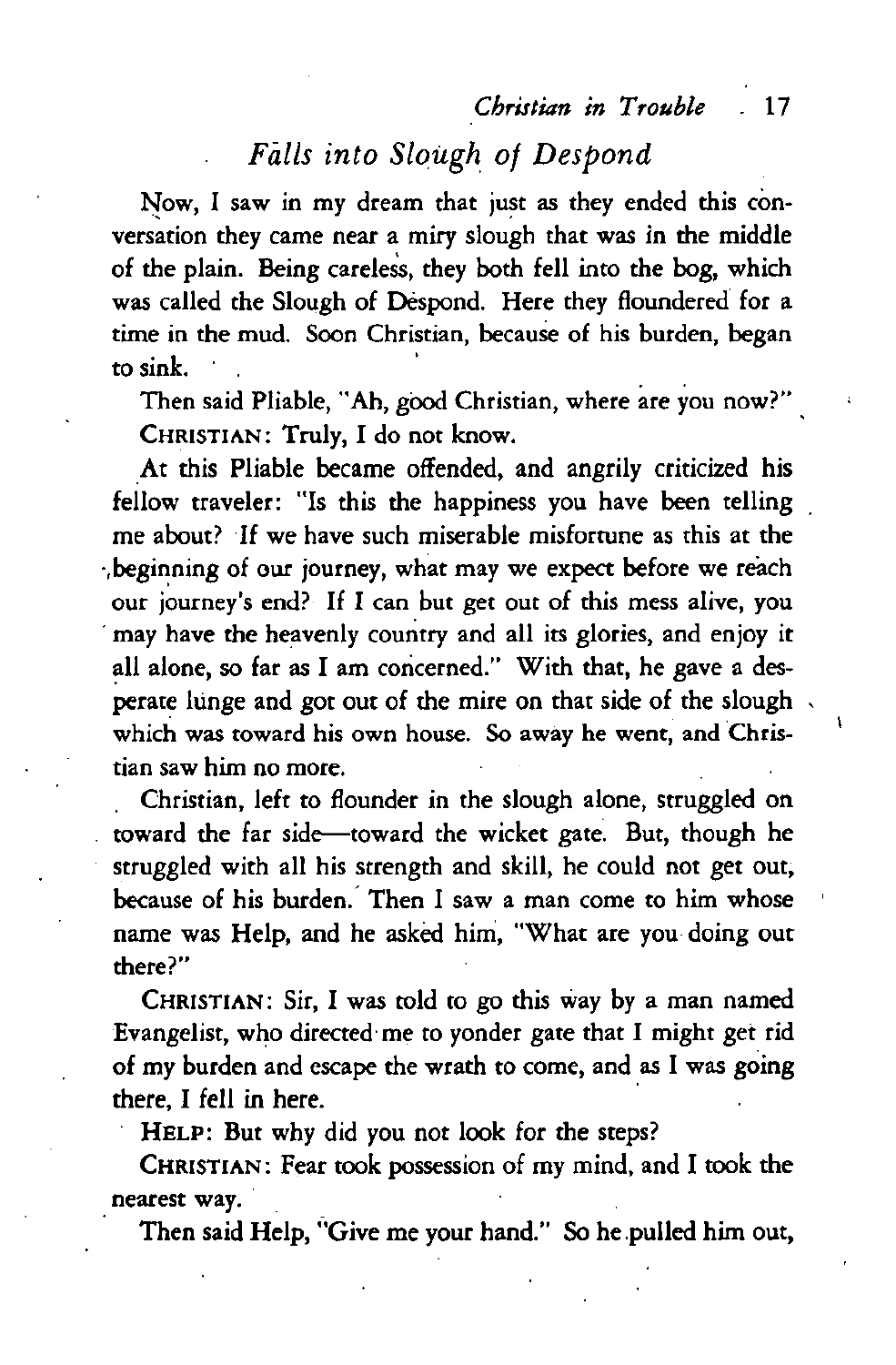placed him on solid ground, and showed him the path that led to the little gate.

Then I went to the man who pulled him out and asked, "Sir, since this is the way from the City of Destruction to yonder gate, why has this place not been mended, that poor travelers might go to the gate of hope with more security?"

And he replied: "This miry slough is such a place that cannot be mended. It is the low ground where the scum and filth of a guilty conscience, caused by conviction of sin, continually gather, and for this reason it is called the Slough of Despond. As sinners are awakened by the Holy Spirit and see their vile condition, there arise in their souls many doubts and fears and many discouraging apprehensions, all of which merge and settle in this place; and that is the reason for this marshy slough.

"It is not the pleasure of the King that this place should remain so foul. His laborers, by the direction of His surveyors, have been employed for more than sixteen hundred years to improve this swamp, and it has swallowed up at least twenty thousand carloads of solid truth, and tons and tons of wholesome instructions, which have been brought at all seasons from every part of the kingdom-and those who know say that the best materials have been brought to make good ground of this place -but it is the Slough of Despond still, and it will so remain after they have done what they can.

"It is true," he continued, "that some good and substantial steps have been placed through this slough by order of the Lord of salvation, but at times this marsh spews out a lot of filth, and in times of changing weather the steps are hardly seen. Even if the steps are visible to a normal person, here a man's head often becomes so dizzy that he cannot see the steps; then he staggers to one side and mires down in the slime. Nevertheless, the steps are there. However, the ground is firm beyond the little gate."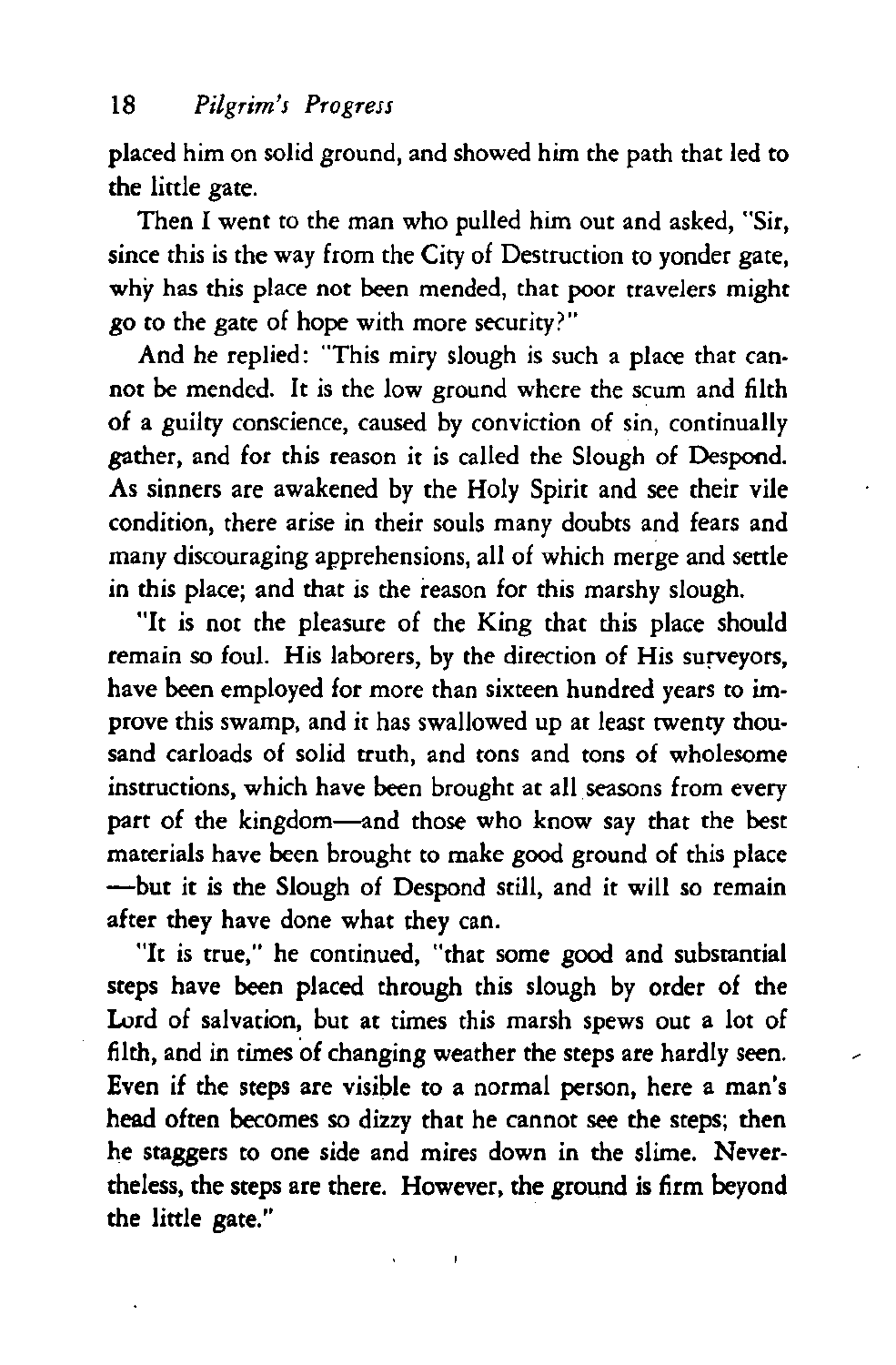Now, I saw in my dream that Pliable had gotten home with his family. His neighbors had come in co visit him. Some said he was a wise man for coming. back; some called him a fool for hazarding his life with such a person as Christian; and others mocked at his cowardice, saying, "Surely, if I had begun to . venture, I wQuld not have been so weak and worthless as co give up and turn back because of a few difficulties."

Pliable sat sheepishly among them, but finally he gained courage enough to talk. Then they all turned on Christian and slandered him behind his back.<sup>1</sup>

### *Joined by Worldly Wiseman*

Now as Christian was walking alone, he saw one coming . across the field coward him. This was Mr. Worldly Wiseman, who lived in the cown of Carnal Policy, a cown not far from Christian's home. He had heard qf Christian's leaving home in search of an unseen country, and had an inkling of who he was. When they met, Mr. Worldly Wiseman began the conversation: "How are you, my good fellow? Whither bound in this burdened manner?"

CHRISTIAN: Burdened indeed, as much as any poor creature can be. And since you ask, I am going to that little gate yonder before me; for there, I am informed, I shall be directed in the way to be rid of my burden.

WORLDLY WISEMAN: Do you have a wife and children?

. CHRISTIAN: Yes, but I am so troubled of late that I cannot enjoy them as I once did, and I feel as if I had none.

. WORLDLY WISEMAN: Will you listen if I offer my counsel? CHRISTIAN: If it is good, I will; for I need good counsel.

WORLDLY WISEMAN: Then I would advise you to assert yourself and throw off that burden at once, for you will never be settled in mind until you do'; nor can you ever en joy the blessings God has given you as long as you carry that burden.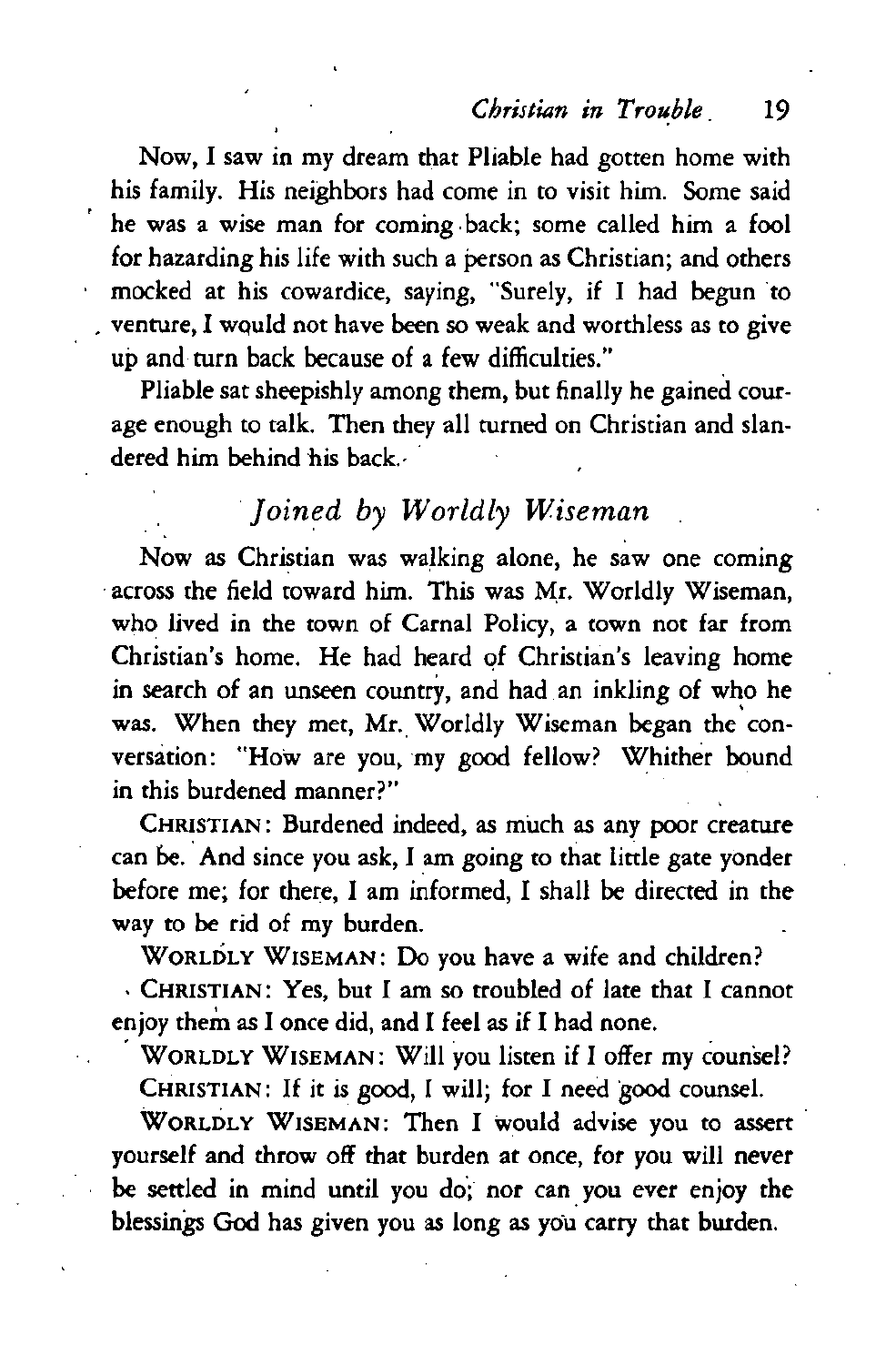CHRISTIAN: Well, that is what I am seeking-to be rid of this heavy burden-but I cannot get it off my mind. And there is no one in my country who can take it off for me. Therefore I am going this way, as I told you, that I may be rid of it, and be happy and free.

WORLDLY WISEMAN: Who told you to go this way to find deliverance from your burden?

CHRISTIAN: A man who appeared to be a wise and good person. His name is Evangelist.

WORLDLY WISEMAN: Evangelist! I hope he's punished for such advice! There is not a more dangerous and troublesome way in the world than this way into which he has directed you. Evidently you have met with misfortune already. I judge from your appearance that you have been in the Slough of Despond. And that slough is only the beginning of the sorrows that come to those who travel this road. Hear me, since I am older than you. You are likely to meet with pain, poverty, hunger, perils, **dangers, lions, dragons, and even death, and you are sure to be**  weary and lonesome much of the time, trudging your way in darkness. This is most certainly true, having been confirmed by many. who have gone this way. And why should a good and intelligent man so carelessly throw his life away, following the instructions of a crank?

CHRISTIAN: Sir, this burden on my back is more terrible than all these things which you have mentioned. I feel I do not care what happens to me, if I can only find relief from my burden.

WORLDLY WISEMAN: How did you come in possession of your burden in the first place?

CHRISTIAN: By reading this book in my hand.

WORLDLY WISEMAN: I thought so. It has happened to you as to other weak men. Some meddle with things too deep for them and suddenly find themselves in your condition, which not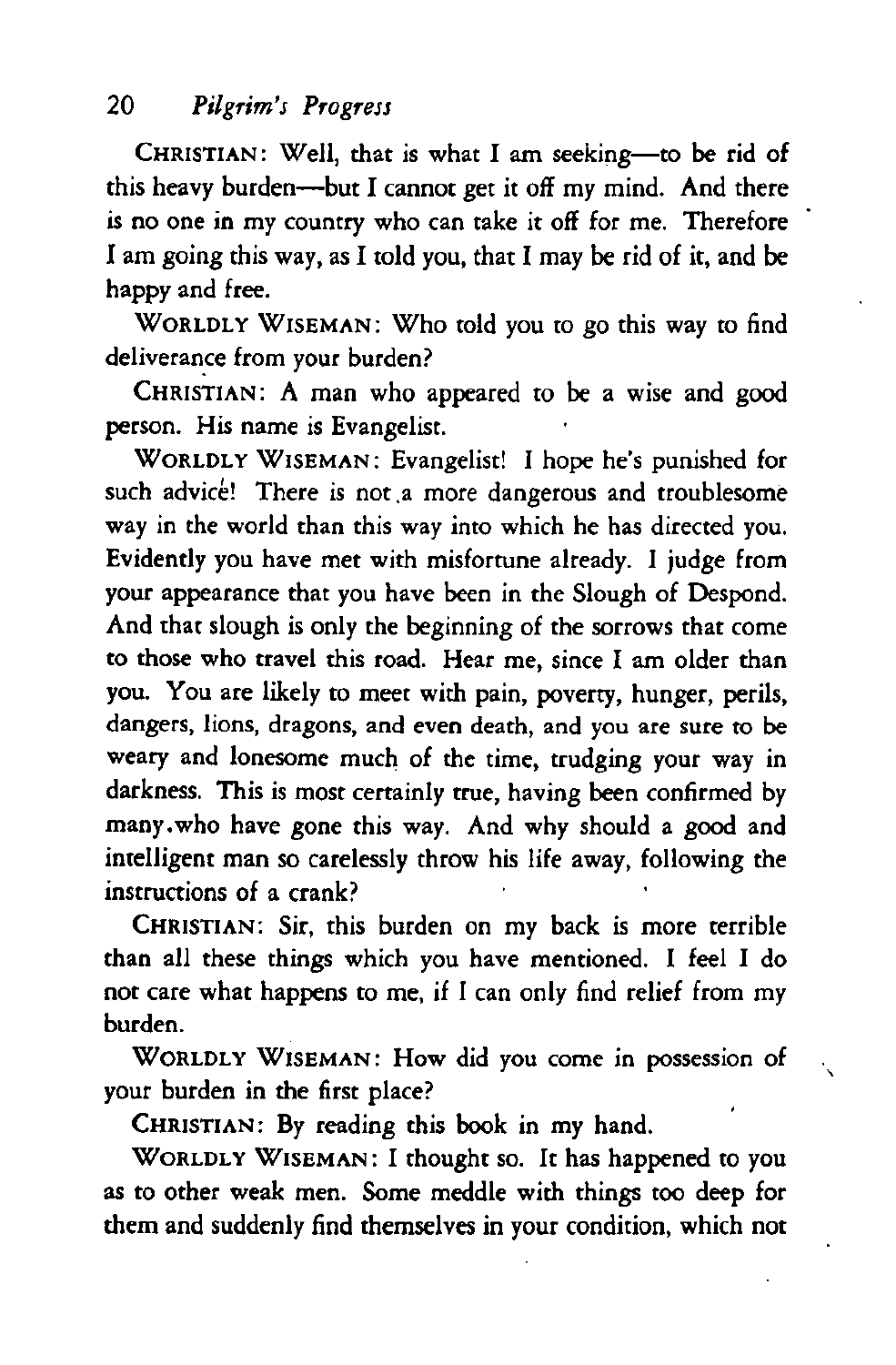only unnerves men but also causes them to go on desperate ventures to obtain they know not what.

CHRISTIAN: I know what I want to obtain-to be free from . this burden.

WORLDLY WISEMAN: But why do you seek for ease in this way, seeing it is filled with trouble and danger? Now, I can direct you (if you have the patience to hear me) into'the way of obtaining what you desire, without your becoming exposed to these dangers and trials you will find in the road you are on. Yes, and relief is at hand. Besides, I w'ill add, instead of perils and suffering, you shall find much safety, friendship, and con-' **tentment.** 

CHRISTIAN: Sir, that is what I want. Will you please give me the secret?

WORLDLY WISEMAN: Yes, in yonder village (the name of the village is Morality) there lives a man whose name is Legality, a very judicious man of good reputation, who has the skill to relieve one of such burdens as you carry. Yes, and to my knowledge, he has done a great deal of good in this way. Besides, he can cure those who have become somewhat unbalanced, carrying their burdens. To him you may go and be helped immediately.

His house is not quite a mile from this place; and if he should not be at home himself, he has a handsome young son, whose name is Civility, who can do quite as well as the old gentleman himself. There you may be eased of your burden; and if you do not wish to go back to your former dwelling place (which I would not advise), you may send for your wife and children and live in the village of Morality. There are vacant houses there now, one of which you might buy at a reasonable price; provisions there are plentiful, low-priced, yet good; and you certainly will have honest neighbors-everything to make yout life pleasant.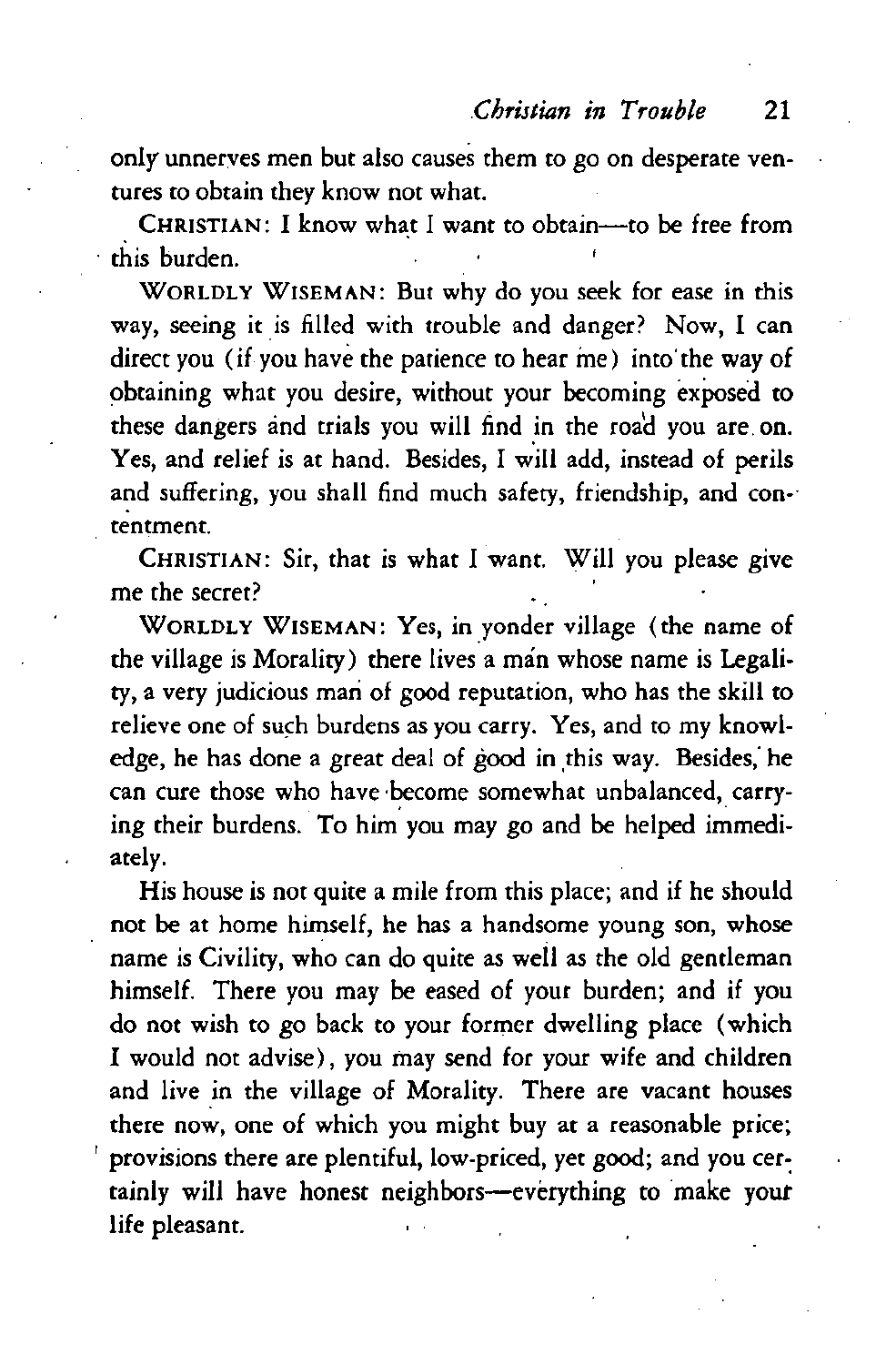For a moment Christian was somewhat undecided, but soon he concluded, "If what this gentleman has said is true, my wisest course is to take his advice." Having reached this conclusion, he said to Mr. Worldly Wiseman, "Sir, where does this man live, and how can I find his house?"

WORLDLY WISEMAN: Do you see that high hill yonder?

CHRISTIAN: Yes, I do.

WORLDLY WISEMAN: You go close by that hill, and the first house you come to is his.

## *Comes to Mount Sinai*

So Christian turned out of the way to follow the road to Mr. Legality s house for help. But when he came near the hill, it seemed very high, and the cliff next to him appeared to extend out over the road. Christian was afraid to venture any closer lest the cliff should fall on him. There he stood, not knowing what to do. His burden seemed heavier now than before. Also, flashes of fire came out of the hill, which made him sweat and tremble. He was sorry that he had taken Mr. Worldly Wiseman's advice.

## *Rejoined* by *Evangelist*

Then he saw Evangelist coming toward him, and he felt ashamed. Evangelist had a very stern look and began to reprove him.

"What are you doing here, Christian?" Christian did not know what to say. He was speechless. Then said Evangelist, "Are you not the man I found crying outside the wall of the City of Destruction?"

CHRISTIAN: Yes, sir, I must confess I am.

EVANGELIST: Did I not direct you to go to the wicket gate? CHRISTIAN: Yes, brother, you did.

EVANGELIST: How is it then that you have so soon turned aside? For you are now far out of the way.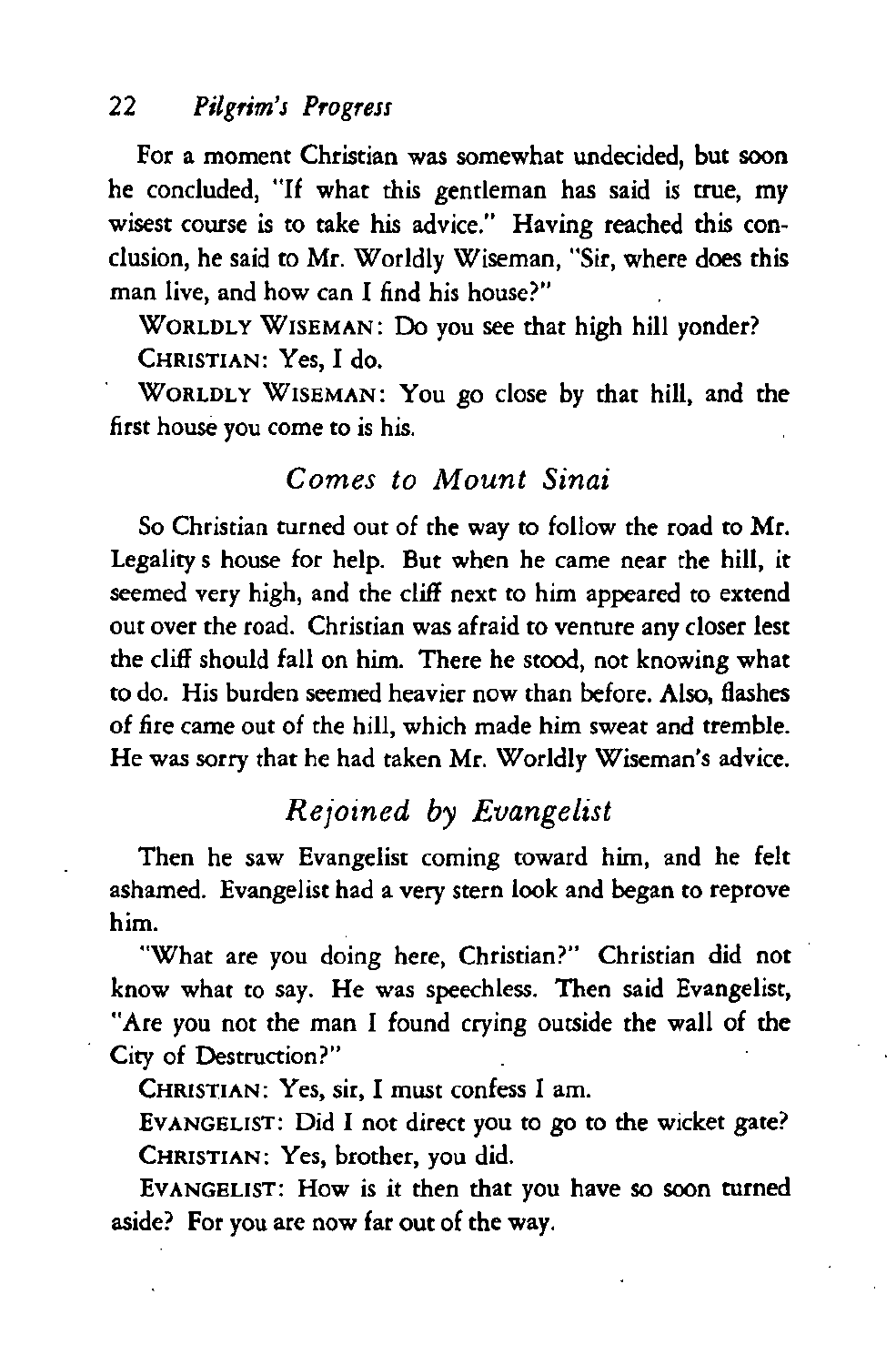CHRISTIAN: Well, as soon as I had gotten out of the Slough of Despond, I met someone who led me to believe that I would find a gentleman in the village on the far side of the hill who could remove my burden.

EVANGELIST: Whom, did you meet and what kind of person was  $he$ ?

CHRISTIAN: He seemed like an honest man and' he reasoned much with me, and at last persuaded me to take his advice. So I came here, but when I saw this threatening hill, jutting out over, the road and sending forth fire and smoke, I stopped, for fear I should perish. ' '

EVANGELIST: What did the man say to you?

CHRISTIAN: He asked me where I was going, and I told him. EVANGELIST: And what did he say then?

CHRISTIAN: He said I should throw off my burden at once: I told him that it was relief I wanted. And, I said, I am going therefore to a certain little gate for further 'instruction on how to find the place of deliverance. Then he said he would show me a better way-a way not so full of difficulties as the way in which you had directed me, And, since I had fallen into the Slough of Despond, I was inclined to listen to his counsel, for he said, "This way will' lead you to a gentleman's house who has skill in relieving people of their burdens." Since I realized I had gotten no relief in the way I was traveling, but rather more trouble, I believed him and turned out of the way into this way, thinking I might soon find deliverance. But when I came to this hill and saw how dangerous it would be to go on, I stopped for fear of losing my life. Now I do not know what to do.

Then said Evangelist, "Wait just a moment, that I may give you the Word of God." Christian srood trembling undet his burden.

Then Evangelist said to him, "See that you refuse not Him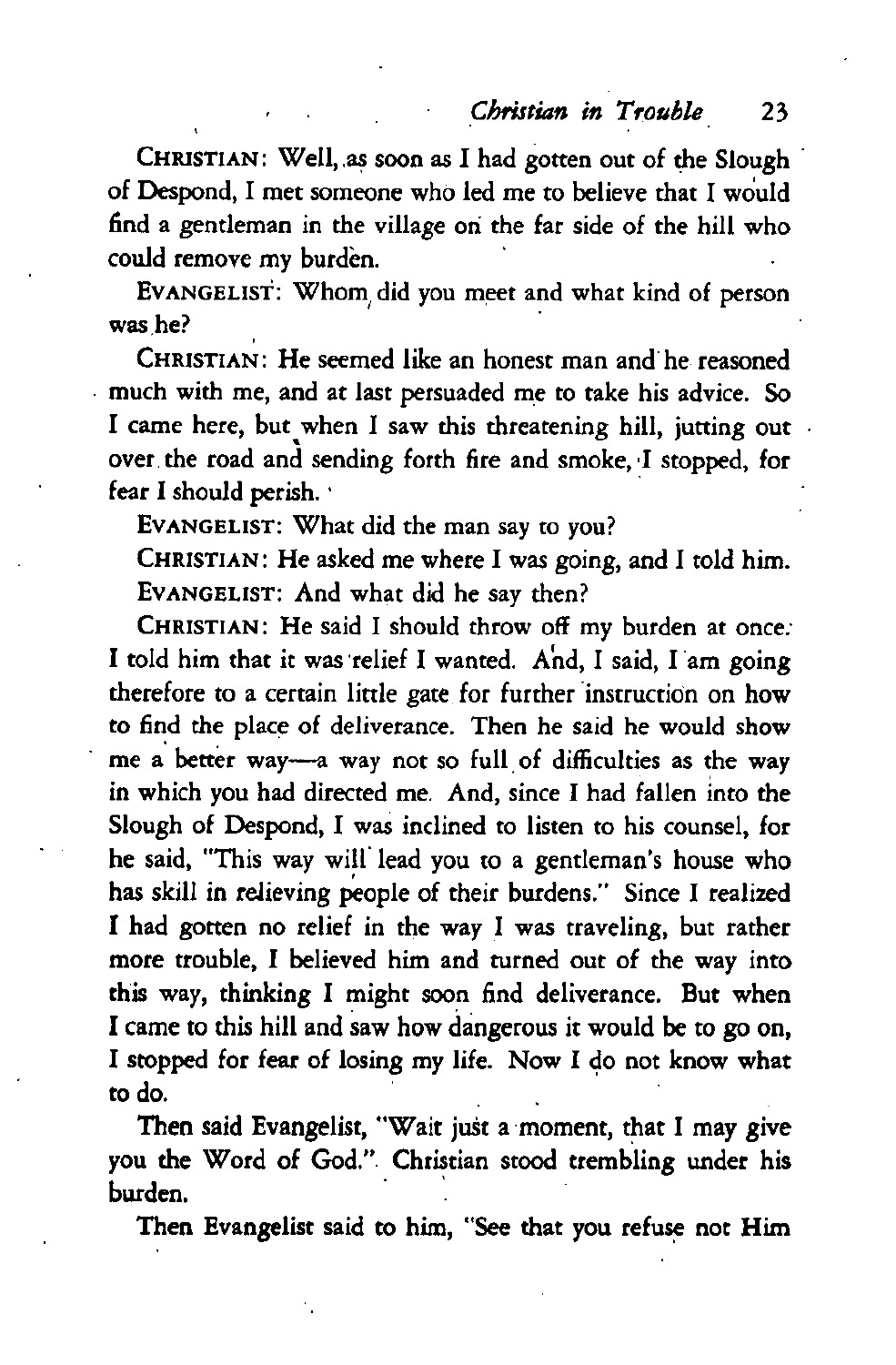that speaks; for if they did not escape who refused him that spoke on earth, much less shall we escape, if we turn away from Him who speaks from Heaven."<sup>2</sup> He also said, "Now the just shall live by faith; but, if any man draw back, my soul shall have no pleasure in him."<sup>3</sup> Evangelist then applied the words by saying, "You are a man running into trouble. You have begun *to* reject the counsel of the Most High, and *to* draw back your feet from the way of peace, almost to the hazarding of your souL"

Then Christian fell at his feet, crying, "Woe am I, for I am **undone,"** 

Evangelist took him by the right hand, saying, "All manner of sin and blasphemy shall be forgiven unto men. . . . Be not faithless, but believing." Then Christian revived and stood before Evangelist.

EVANGELIST: Now give more earnest heed to the things I tell you. I will show you who it was that misled you, and also who it was to whom he sent you. The man who met you on \ the plain is one Mr. Worldly Wiseman. He is rightly so named, because he is wise in the wisdom of this world but knows nothing about the life to come and because he loves the doctrine of this world best, for it shields him from the cross. Therefore he always goes *to* the town of Morality to church. Because he is carnally minded, he seeks to pervert the truth of your book. Now, there are three things in this man's counsel you must utterly abhor:

1. His turning you out of the right way.

2. His laboring *to* render the cross odious.

3. And his setting your feet in the way that leads to death.

First, you must abhor his turning you out 'of the way of truth-yes, and abhor your own consenting *to it,* for this was rejecting the counsel of God for the counsel of an unregenerate

·Heb. 12: 25. 'Heb. 10:38.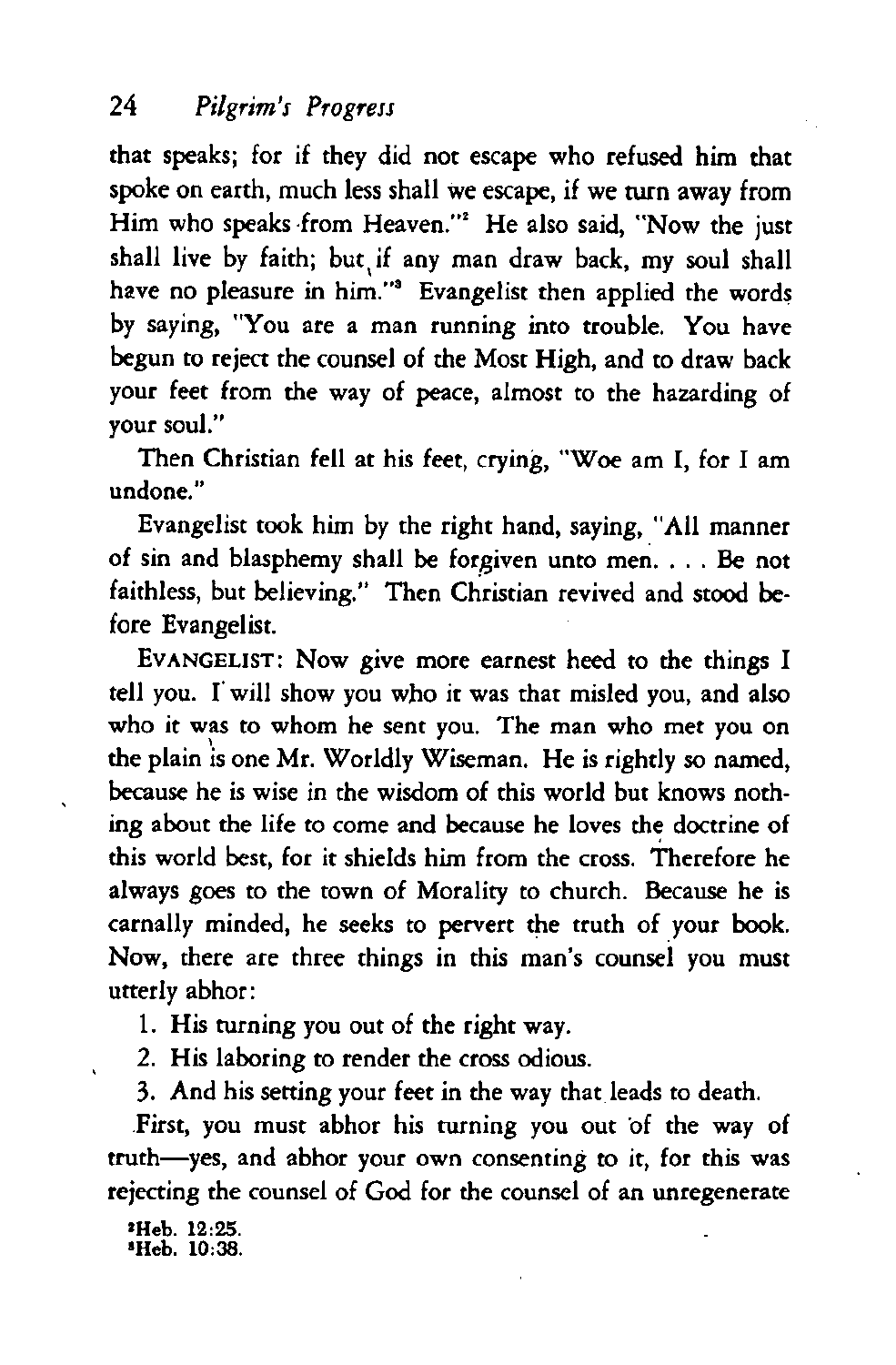man. Jesus, your Lord, says, "Strive to enter in at the narrow gate.<sup>4</sup> For narrow is the gate that leadeth unto life, and few there be that find it."<sup>5</sup> From this little gate, and from the way that leads to life, this wicked man turned you into the way that almost brought you to your destruction. Therefore hate his turning you out of the way, and despise yourself for being so easily led from the right way.

. Second, you must detest his laboring to render the cross repulsive to you, for you are taught to prefer the cross before the treasures of Egypt. Besides, the King of Glory has told you that he who seeks to save his life shall lose it; Therefore, the teaching that the right way-without which we cannot have eternal life-is the way of death, is destructive indeed. You must therefore hate this doctrine.

Third, you must also consider him to whom he sent you, and how unable that person is to deliver you from your burden and eternal condemnation. This man Legality, to whom he sent you, is the son of the Bondwoman, who.is in bondage with her children and, in a figure, is the same as this high hill, Mount Sinai, you were afraid would fall on you., Now, if she with all her children are in bondage, how can you expect any of them to set you free? This Legality, who was' born on Mount Sinai, is unable ro set you free from your burden. He has never freed anyone from his burden of sin, and never will.

You cannot be justified by the works of the law; for by the deeds of the law no man can be cleansed from his sin, or relieved of his burden. Therefore, Mr. Worldly Wiseman is an alien, and Mr. Legality is a'cheat; and, as for his son Civility, notwithstanding his simpering looks, he is a sham, and cannot help anyone. Believe me, there is nothing in all this noise you have heard about these stupid men but a design to beguile souls and lead them away from salvation. This they have attempted to

'Luke 13:24.· 'Matt. 7: 13.